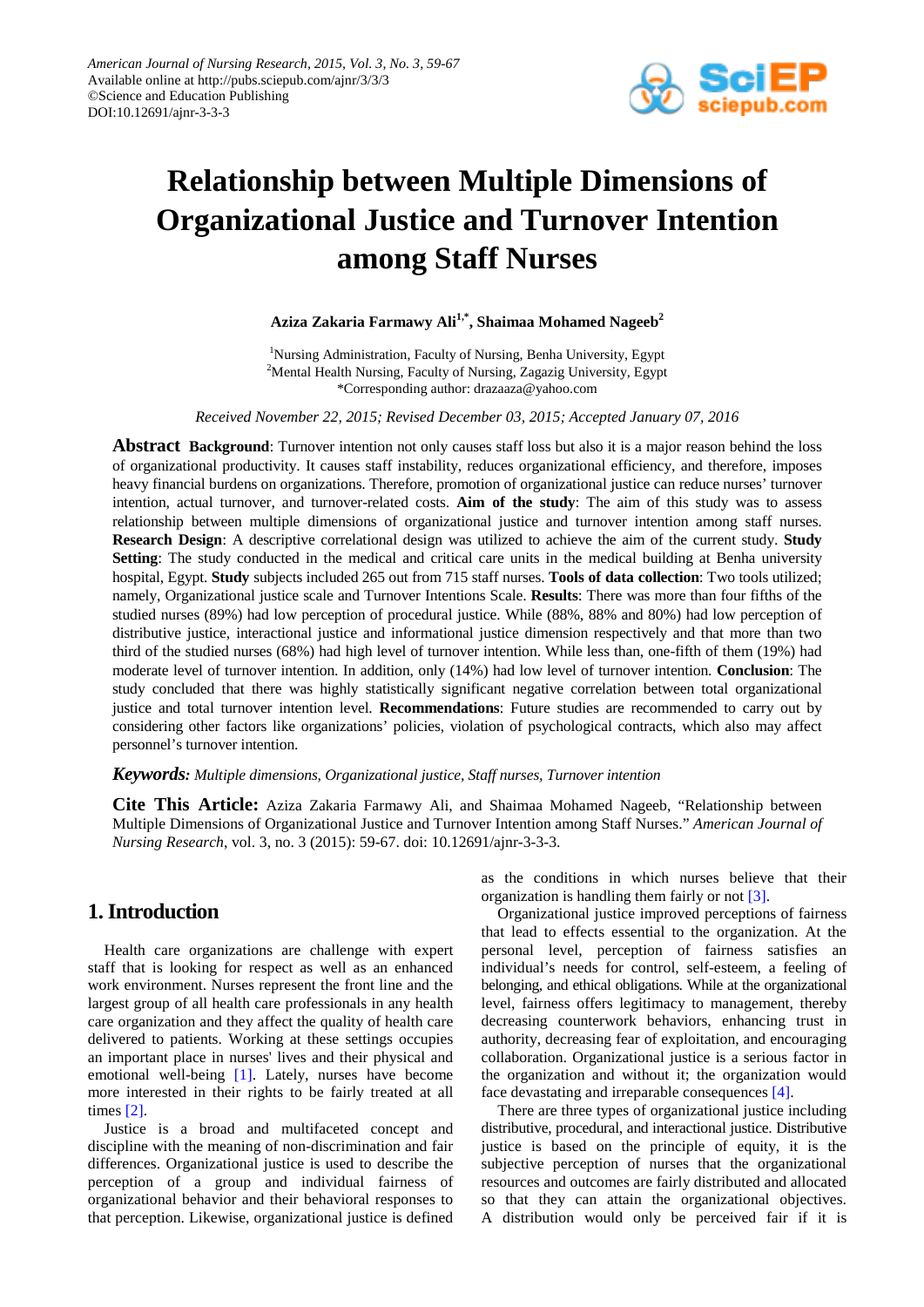compatible with the allocation rules [\[5\].](#page-7-4) Likewise, procedural justice is defined as the perceptions of fairness in the creation and implementation of human resources policies and interventions. As well, interactional justice can be describe as perceived fairness relating to the interpersonal dealing within an organization to determine outcomes and nurses' feelings of how fairly their managers treat them. It focuses on teamwork and interdepartmental relation[s \[6\].](#page-7-5) 

Interactional justice consists of two dimensions: interpersonal and informational justice [\[7\].](#page-7-6)

Employees' turnover is the process by which employees leave their organizations. Turnover can be voluntary (employees intend to leave the organization) or involuntary (managers make employees redundant). Employees' voluntary turnover has adverse impacts on organizational effectiveness, efficiency, and productivity, today, occupational leave is taken into account as one of the challenges raised in all the organizations, regardless of geographic location and type of organization [\[8\].](#page-7-7)

Employee turnover represents one of the most expensive problems of today's organizations to the point that the cost of a resigning employee equates about a year of her/his salary [\[9\].](#page-7-8) Undoubtedly, high rates of voluntary turnover are often harmful to organization performance and work outcomes [\[10\].](#page-7-9) In this sense, given that turnover intention constitutes the final step of a series of withdrawal cognitions and/or behaviors, they are considering a useful variable to anticipate and prevent employee turnover. Besides, even when turnover intention does not lead to actual turnover, they have a negative impact on organizational effectiveness, as employees with unfulfilled turnover intention are likely to engage in other kinds of withdrawal behaviors [\[11\].](#page-7-10)

Intention to leave is an individual's perception of leaving his or her job though he or she is already at his or her occupational position, anticipated turnover is a status in which a person thinks or believes he or she would leave his or her current position voluntarily [\[12\].](#page-7-11) Unlike real leave, this type of intention is not clear. Intentions are expresses in terms of a particular behavior of interest; intention to leave a job is defined as mental thinking of likeliness to leave that jo[b \[13\].](#page-7-12)

Different factors such as management strategies, lack of sufficient workforce, salaries and profits, stress, feeling of injustice, and attritive factors in an organization can be influential on this perception and the process of leaving profession, among this, organizational justice is noteworthy since it can create and strengthen the mentioned mindset or provide the background for its development [\[14\].](#page-7-13)

Organizational justice is one of the main factors behind turnover intention [\[15\].](#page-7-14) Organizational justice has significant implications for both organizations and staff, staff who feel greater organizational injustice have higher turnover, while staff who have positive attitudes toward their jobs, superiors, and organizations have a stronger motivation for their job [\[16\].](#page-7-15) Staff with greater perceived organizational justice have greater organizational commitment and job satisfaction and are less likely to leave their organizations. Therefore, organizational commitment and job satisfaction are the other two factors behind turnover intention [\[17\].](#page-7-16)

In order to ensure that employees are satisfied, committed, and loyal, the organization needs to be fair in its systems regarding distributive, procedural, and interactional justice [\[18\].](#page-7-17) When consider the relationship between organizational justice and turnover intention, [\[19\],](#page-7-18) found that turnover intention has an inverse and significant relationship to organizational justice. The better justice by organization managers, the lower intention to leave among employees, and so more effectiveness, efficiency and better performance of employee[s \[20\].](#page-7-19)

Phayoonpun and Mat [\[21\],](#page-7-20) found a negative and statistically significant relationship between distributive justice, procedural justice, and employee turnover intention and explained that the higher the level of employee's perception towards fairness to the means used to determine outcomes (procedural justice) and fairness of the outcomes employees receive (distributive justice) tended to increase the level of employees' job satisfaction, organizational commitment while reduces turnover intention.

Nurses who were treated fairly by their organizations were more likely to be more committed, had better trust in their organizations, were more satisfied, had lower turnover intentions, and showed positive and ethical behaviors at work [\[22\].](#page-7-21)

## **1.1. Significance of the Study**

One of the great challenges facing health care organizations is to maintain high workplace justice that is a predictor of employees' ethical behavior. The researchers observed in the field of health at Benha university hospital that when there is justice in the hospital, the workers enjoy their autonomy. Some nurses reported that the work schedule is not fair, the rewards for nurses are not fair and nurses are not allowable to reject or oppose the decisions issued by the director. Therefore, this study will be conducts to assess the relationship between multiple dimensions of organizational justice and turnover intention at Benha university hospital.

## **1.2. Aim of the Study**

This study aims to assess relationship between multiple dimensions of organizational justice and turnover intention among staff nurses.

## **1.3. Research Questions**

- 1. What is the nurses' perception towards organizational justice?
- 2. What is the level of turnover intention among nurses?
- 3. What is the relation between organizational justice, and turnover intention among staff nurses?

# **2. Subject and Methods**

## **2.1. Technical Design**

The technical design includes study design, study setting, subjects and tools of data collection.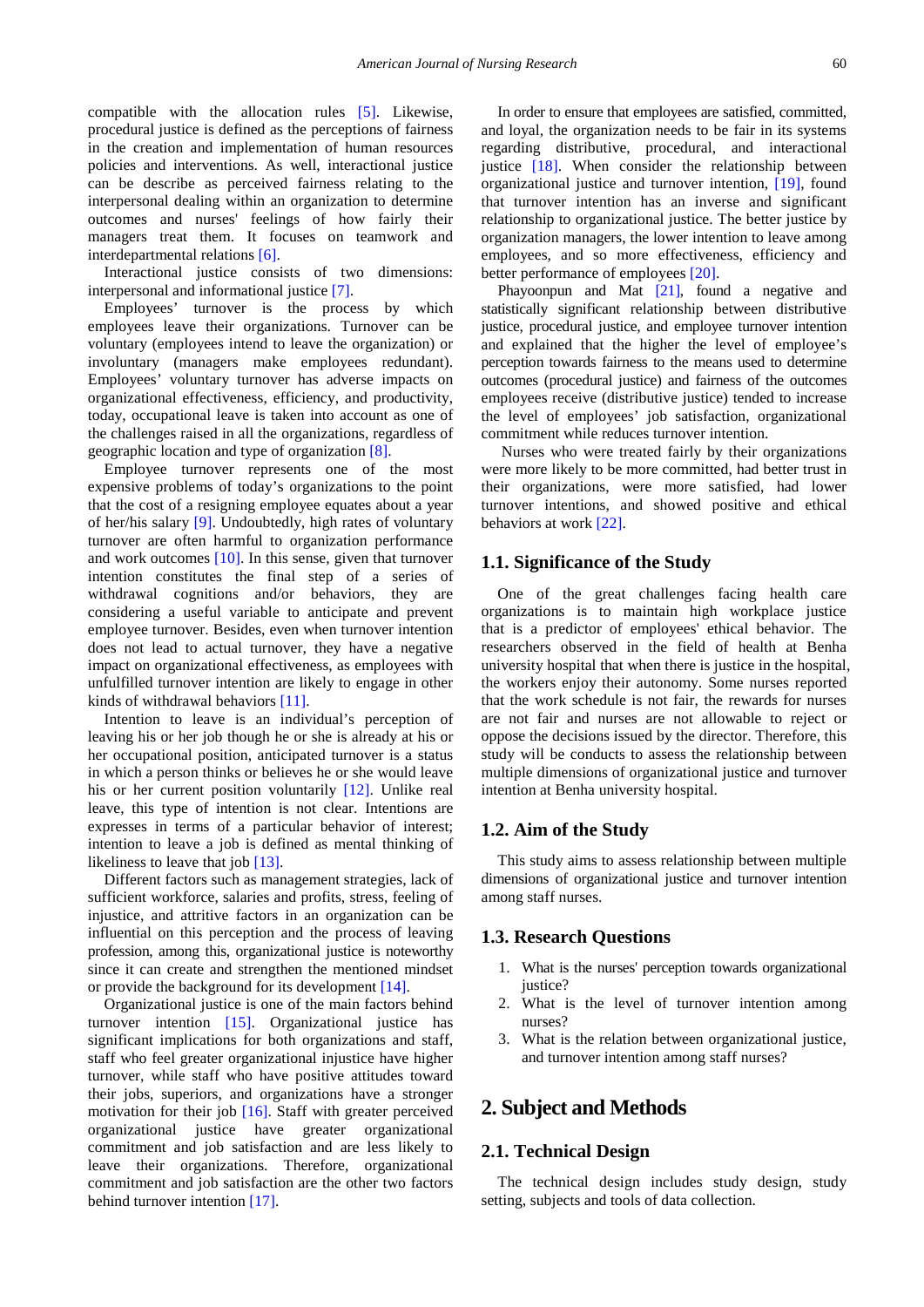# **2.2. Research Design**

A descriptive correlational design used to achieve the aim of the present study.

## **2.3. Research Setting**

This study was carried out in the medical and critical care units in the medical building at Benha university hospital, Egypt.

## **2.4. Sample**

The study sample included 265 of staff nurses out from 715 staff nurses who are working in above mentioned setting and distributed as following; (19) of them working at Chest and heart surgery, (65) at Medicine units  $(1,2,3,4,5)$ ,  $(18)$  at neonatal ICU,  $(15)$  at Cardiac care unit, (17) at Intensive care unit, (17) at Medium intensive care unit ,(18) at Cardiac catheterization and Catheterization Intensive Care Unit, (13) at Open heart surgery, (31) at Pediatric(intensive care unit, and3 Pediatric units), (14) at Liver intensive care, (13) at Dialysis, (11) at Pediatric dialysis, and (14) at Liver units and laparoscopy where number of the beds in the medical building (478 beds).

## **2.5. Sample Type**

It was a convenient sample of staff nurses.

#### **2.6. Sample Size**

It was consisted of 265 out from the total staff nurses number 715.

## **2.7. Tools of the Study**

The data for this study was collected by using two tools namely: Organizational Justice Scale and Turnover Intentions Scale.

## **First tool: Organizational justice scale**

It consisted of two parts as the following:

*Part I***:** personal characteristics of nurses as (age, Gender, Marital status, nursing qualification and experience years).

#### *Part II: Organizational justice scale:*

Organizational justice explored using the Argentine adaptation  $[23]$ , of  $[24]$ . It used to measure the staff nurse's perception regarding organizational justice. This measure consists of 20 items which measure four dimensions distributed as following; distributive justice (4 items, e.g., "my outcomes [salary, promotions, rewards, etc.] reflect the effort I have put in to my work"), procedural justice (7 items, e.g., "the procedures that my organization uses to make decisions and arrive at my outcomes have been applied consistently"), interpersonal justice (4 items, e.g., "my boss/supervisor/manager has treated me in a polite manner"), and informational justice (5 items, e.g., "my boss/supervisor/manager has provided me with reasonable explanations regarding the procedures enacted").

#### **Scoring system:**

Staff nurses' responses scored on five points Likert scale ranging from (1) never to (5) always. Total scores of studied staff nurses' perception regarding organizational justice level classified as follow; low  $<60\%$ , average 60-75%, and highly >75%.

## **Reliability of this tool**

The reliability of the tool measured through assessing its internal consistency which used Cronbach alpha coefficient and it was 0.88.

#### **Second Tool: Turnover Intentions Scale**

It was developed by Vaamonde [\[25\].](#page-7-24) To measure the staff nurse's turnover intention. This instrument consists of 7 items that explore the construct as a single factor (e.g., "I am thinking of leaving my job").

#### **Scoring system:**

Staff nurses' responses scored on five points Likert scale ranging from  $(1 =$  strongly disagree to  $5 =$  strongly agree). The overall scores will fall within the 7 to 35 range. The score summed up and converted into percent score. Level of total staff nurse's turnover intention categorized as follows: it considered high if the score was more than 75%, considered moderate if the score was ranged from 60%- 75% while low level if the score was less than 60%.

#### **Reliability of this tool**

The reliability of the tool measured through assessing its internal consistency which used Cronbach alpha coefficient and it was 0.92.

## **2.8. Operational Design**

The operational design for this study included three stages; preparatory phase, pilot study, and field work.

## **2.9. Preparatory Phase**

This phase started from the beginning of March 2015 to the beginning of April 2015. It included the following: Reviewing the national and international related literature using journals, periodicals, textbooks, internet and theoretical knowledge of the various aspects concerning the topic of the study. The tools translating into Arabic language and back translation to check its accuracy. Tools validity: The tools' contents were developed and tested for its content and face validity through a jury of five academic staff in nursing administration and mental health nursing departments from different faculties of nursing in Egypt namely; Benha faculty of nursing, Ain shams faculty of nursing, El Monofia faculty of nursing, Tanta faculty of nursing and Helwan faculty of nursing. The validity of the tools aimed to judge its clarity, simplicity, accuracy, comprehensiveness, and relevance. All items were reviewed and accepted by the jury committee.

## **2.10. Pilot Study**

A pilot study carried out on April 2015 on 10% of study subjects that included (27 staff nurses) before starting the actual data collection to ascertain the clarity and applicability of the study tools and the feasibility of the research process. It has also served in estimating the time needed for filling the tools. It ranged between 15-20 minutes. Pilot study served to assess the reliability of data collection. The pilot study, participants were included in the study because no modification done in the study tools.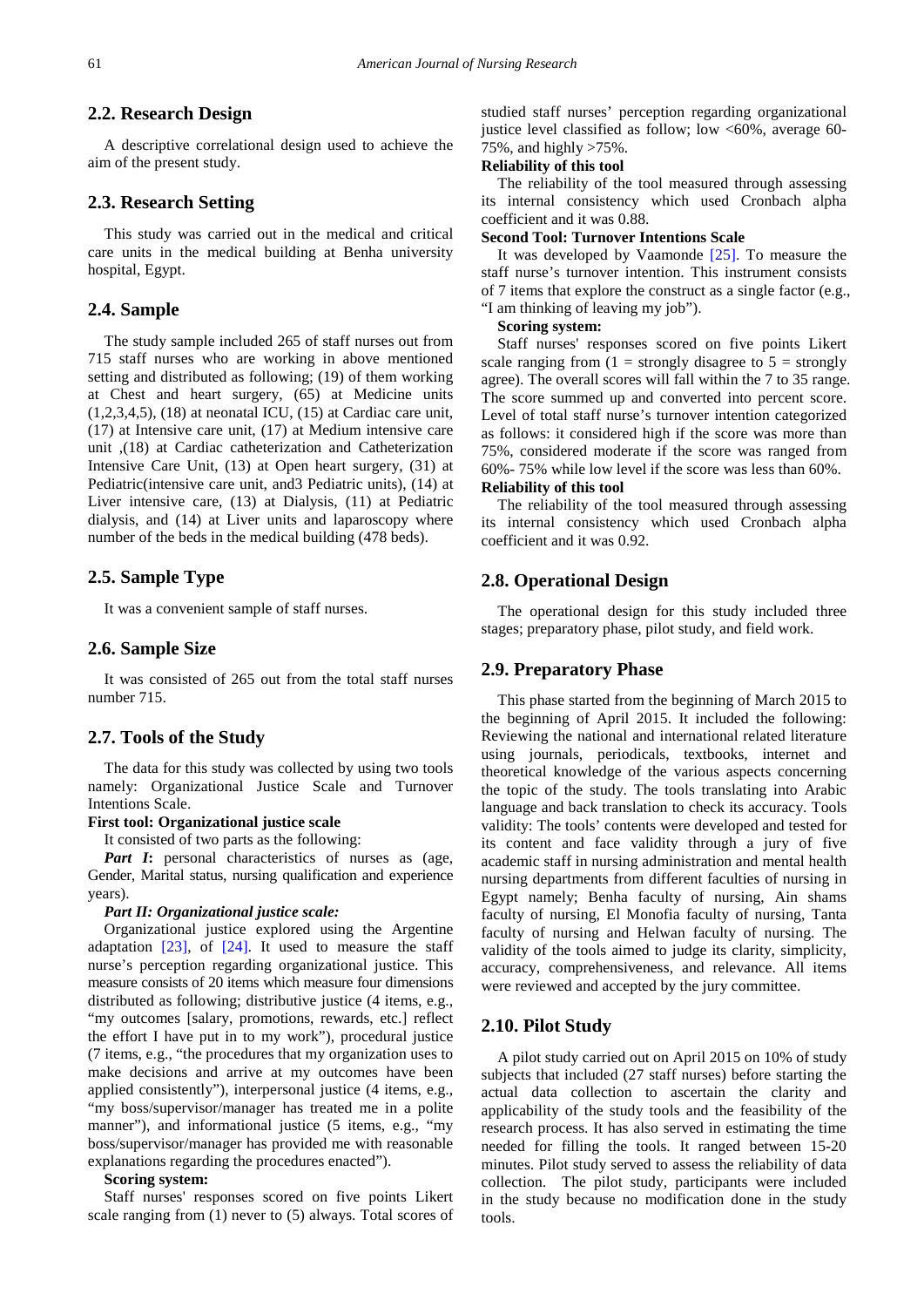# **2.11. Field Work**

Data collection started from the beginning of June 2015 to the end of July 2015 with visiting setting. The researcher met staff nurses and explained the aim and the nature of the study and the method of filling the questionnaire. This done individually or through group meetings. The researcher distributed the questionnaire sheets to the participated staff nurses to fill it in work times, which determined before with head nurse of each unit according to type of work and workload. The number of collected sheets from staff nurses per day ranged from 16 to17sheets in the morning, and afternoon shifts. It took from 15 to 20 minutes to complete the questionnaire sheet. Data collected two days /week in Monday and Thursday from 10 am to 1 pm in the presence of the researcher to clarify any ambiguity.

#### **2.12. Administrative Design**

Official letter requesting permission to conduct the study was issued from the Dean of faculty of nursing Benha University that were sent to the director of the hospital explaining the aim of the study. The study would not affect in any way the work.

# **2.13. Ethical Considerations**

Oral informed consents obtained from the participants. They informed about their rights to refuse or withdraw from the study with no consequences. They reassured about the anonymity and confidentiality of the information collected, and it used only for the purpose of scientific research. No harmful maneuvers performed or used and no foreseen hazards anticipated from conducting the study on participants.

# **2.14. Statistical Design**

Statistical analysis done by using IBM SPSS version 25 statistical software package. Cleaning of data done to be sure that there is no missing or abnormal data by running frequencies and descriptive statistics. Data presented using descriptive statistics in the form of frequencies and percentages for categorical variables, means and standard deviations for continuous variables (e.g., age), Pearson correlation analysis was used for assessment of the inter-relationships among quantitative variables. Cronbach's reliability coefficient used to test the reliability of the scales. Regression analysis used to describe the statistical relationship between one or more predictor variables (the four dimensions of organizational justice scale) and the response variable (turnover intention scale). The significant level of all statistical analysis was at  $< 0.05$  (P-value).

# **3. Results**

[Table 1](#page-3-0) shows that more than one third of the studied nurses (38.8%) had age 20 to less than 30 years old. Regarding to gender the majority of them (92.5%) were females. Regarding to marital status the majority of them (79.2%) were married. Regarding to nursing qualification near half of them (47.2%) had Diploma in nursing education. Regarding to years of experiences more than one half of nurses (59.2%) had less than 10 years of experience.

[Table 2](#page-4-0) shows that mean and standard deviation of the studied nurses regarding multiple dimensions of organizational justices' total mean score of organizational justice. As indicated from this table the highest percentage was for informational justice (35%), and the lowest is for distributive justice (31%).

**Table 1. Frequency and percentage distribution of personal characteristics of the studied nurses (n=265)**

<span id="page-3-0"></span>

| <b>Variable</b>                   | Frequency  | $\frac{0}{0}$ |
|-----------------------------------|------------|---------------|
| Age in years                      |            |               |
| $20 - 30$                         | 103        | 38.8%         |
| $30 - 40$                         | 81         | 30.6%         |
| $\geq 40$                         | 81         | 30.6%         |
| Mean $\pm SD$                     | 34.20±8.59 |               |
| Gender                            |            |               |
| Male                              | 20         | 7.5%          |
| Female                            | 245        | 92.5%         |
| <b>Marital status</b>             |            |               |
| <b>Married</b>                    | 210        | 79.2%         |
| <b>Unmarried</b>                  | 55         | 20.8%         |
| Nursing qualification             |            |               |
| <b>Diploma</b>                    | 125        | 47.2%         |
| High average diploma              | 75         | 28.3%         |
| <b>Bachelor degree in nursing</b> | 65         | 24.5%         |
| <b>Years of experience</b>        |            |               |
| $1 - 10$                          | 157        | 59.2%         |
| $10 - 20$                         | 54         | 20.4%         |
| $20 - 30$                         | 33         | 12.5%         |
| $\geq 30$                         | 21         | 7.9%          |
| Mean $\pm SD$                     | 18.65±4.37 |               |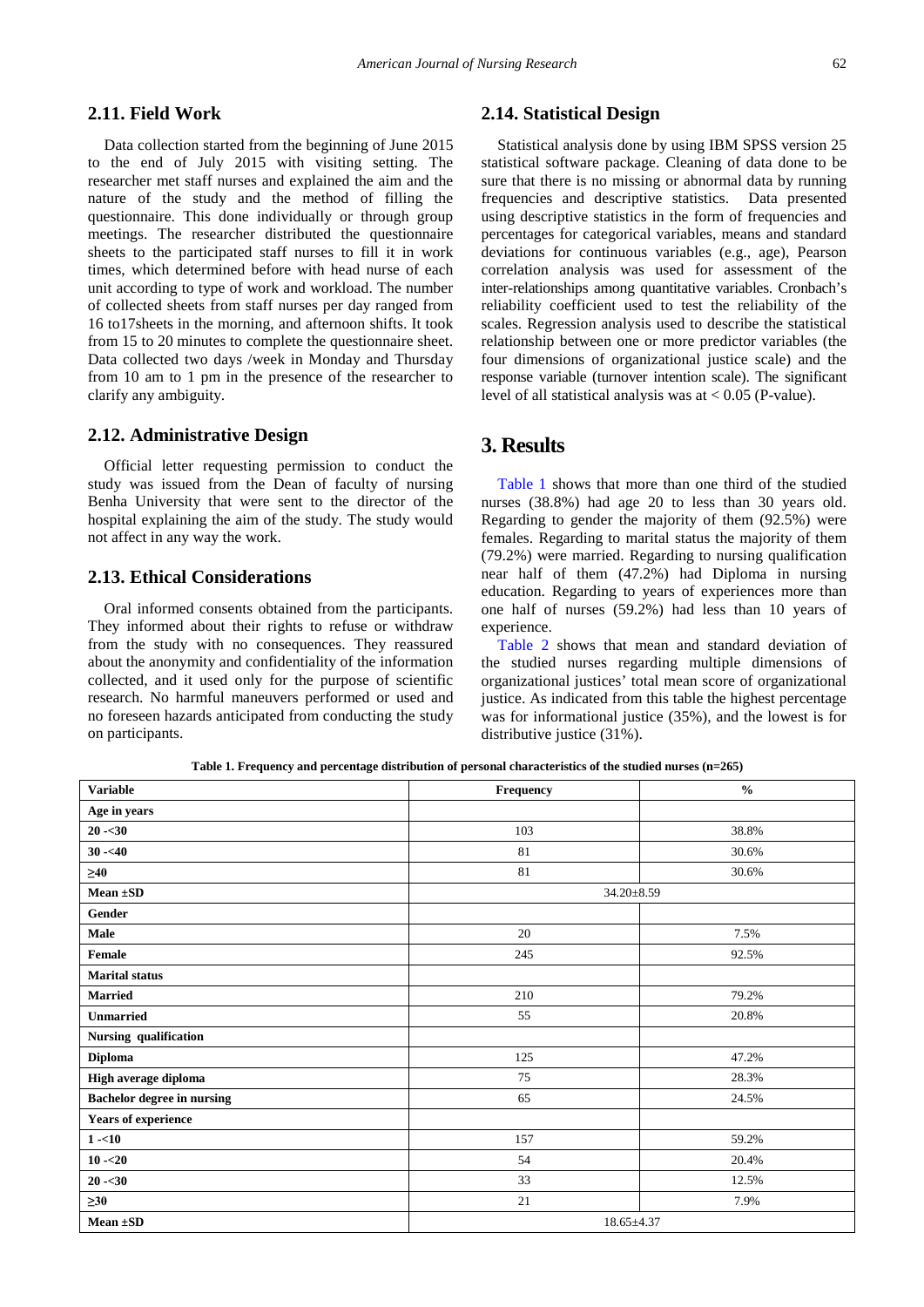**Table 2. Distribution of total mean score of multiple dimensions of organizational justice as reported by the studied nurses (n=265)**

<span id="page-4-1"></span><span id="page-4-0"></span>

| organizational justice scale  | <b>Items numbers</b> | <b>Minimum</b> | <b>Maximum</b> | $Mean \pm SD$ .   | % of mean score |
|-------------------------------|----------------------|----------------|----------------|-------------------|-----------------|
| Distributive justice.         |                      | 4.00           | 16.00          | $6.11 \pm 3.10$   | 31%             |
| Procedural justice.           |                      | 7.00           | 28.00          | $11.65 \pm 5.06$  | 33%             |
| Interpersonal justice.        |                      | 4.00           | 16.00          | $6.85 \pm 3.33$   | 34%             |
| <b>Informational justice.</b> |                      | 5.00           | 20.00          | $8.86\pm4.15$     | 35%             |
| Organizational justice scale. | 20                   | 20.00          | 70.00          | $33.47 \pm 12.77$ | 33%             |

**Table 3. Frequency and percentage distribution of staff nurses' perception toward dimensions of organizational justice level**

| Dimensions of organizational justice | Low<br>$<,60\%$ |               | Moderate<br>$60\% - 75\%$ |      | <b>High</b><br>$>75\%$ |      |
|--------------------------------------|-----------------|---------------|---------------------------|------|------------------------|------|
|                                      | N <sub>o</sub>  | $\frac{0}{6}$ | No                        | $\%$ | No                     | $\%$ |
| Distributive justice.                | 234             | 88%           | 20                        | 8%   |                        | 4%   |
| Procedural justice.                  | 235             | 89%           | 25                        | 9%   |                        | 2%   |
| Interactional justice.               | 234             | 88%           | 19                        | 7%   | 12                     | 5%   |
| Informational justice.               | 211             | 80%           | 47                        | 18%  |                        | 3%   |

<span id="page-4-2"></span>

**Figure 1.** Perception of nurses toward organizational justice (n=265)

<span id="page-4-3"></span>

**Figure 2.** Total perception of nurses toward turnover intention (n=265)

[Table 3](#page-4-1) shows that more than four fifth of the studied nurses (89%) had low perception of procedural justice. While more than four fifth of them (88%, 88% and 80%) had low perception of distributive justice, interactional justice and informational justice dimension respectively.

[Figure 1](#page-4-2) clarifies that more than four fifth of the studied nurses (86%) had low perception toward total organizational justice. While less than, one-third of them (11%) had moderate perception toward total organizational justice. Moreover, only (3%) had high perception toward total organizational justice.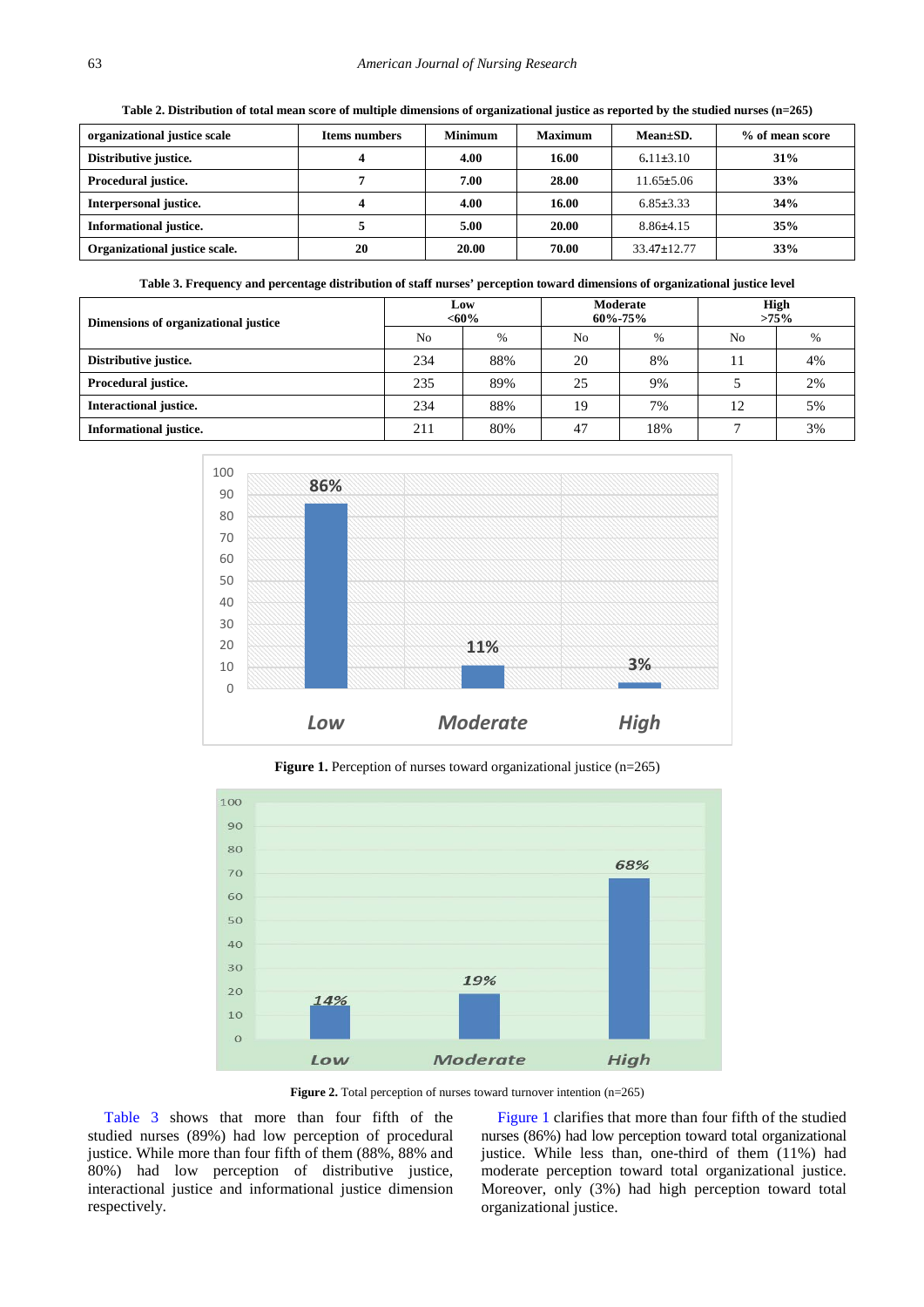**Table 4. Correlation between turnover intention level and total perception of multiple dimensions of organizational justice level (n=265)**

<span id="page-5-0"></span>

| <b>Variables</b>         | Perception of organizational justice |         |  |
|--------------------------|--------------------------------------|---------|--|
|                          |                                      | P value |  |
| Turnover intention level | -0.609                               | 0.000   |  |

**Table 5. Correlation between personal characteristics and organizational Justice level and turnover level (223)**

<span id="page-5-1"></span>

| <b>Personal characteristics</b> |       | <b>Organizational Justice</b> | <b>Turnover intention</b> |           |  |
|---------------------------------|-------|-------------------------------|---------------------------|-----------|--|
|                                 |       | P.Value                       |                           | P.Value   |  |
| Age in years                    | 0.135 | $0.000$ **                    | 0.419                     | $0.000^*$ |  |
| <b>Gender</b>                   | 0.425 | $0.000^{**}$                  | 0.376                     | $0.000^*$ |  |
| <b>Marital Status</b>           | 0.513 | $0.000$ <sup>**</sup>         | 0.512                     | $0.000*$  |  |
| <b>Nursing Qualification</b>    | 0.378 | $0.000***$                    | 0.429                     | $0.000*$  |  |
| years of experience             | 0.198 | $0.000***$                    | 0.231                     | $0.000*$  |  |

**Table 6. Summary of distributive, procedural, interactional, informational justice and turnover regression model**

<span id="page-5-2"></span>

| <b>Independent variables</b> | Turnover            |                   |        |            |  |
|------------------------------|---------------------|-------------------|--------|------------|--|
|                              | <b>Coefficients</b> | <b>Std. Error</b> |        | <b>Sig</b> |  |
| Distributive justice.        | $-0.45$             | 1.86              | 32.997 | $0.000**$  |  |
| Procedural justice.          | $-0.34$             | 0.018             | 5.575  | $0.000$ *  |  |
| Interactional justice.       | $-0.46$             | 0.037             | 1.757  | 0.000      |  |
| Informational justice.       | $-0.52$             | 0.078             | 0.611  | $0.000$ *  |  |

[Figure 2](#page-4-3) clarifies that more than two third of the studied nurses (68%) had high level of turnover intention. While less than, one-fifth of them (19%) had moderate level of turnover intention. In addition, only (14%) had low level of turnover intention.

[Table 4](#page-5-0) presents that there was highly statistically significant negative correlation between total organizational justice and turnover intention level.

[Table 5](#page-5-1) displays that there was positive highly statistical significant correlation between Age, gender, marital status, nursing qualification and years of experience and organizational justice and turnover intention for staff nurses.

[Table 6](#page-5-2) ascertains that distributive justice was negatively and significantly associated with turnover as when the distributive justice increases by one unit then the turnover decreases by 0.45 units. In addition, there is negatively significant impact for the procedural justice on turnover as when the procedural justice increases by one unit then the turnover decreases by 0.34 units. In addition, there is negatively significant impact for the Interactional justice on turnover as when the Interactional justice increases by one unit then the turnover decreases by 0.46 units. Moreover, there is negatively significant impact for the informational justice on turnover as when the informational justice increases by one unit then the turnover decreases by 0.52 units.

# **4. Discussion**

Organizational justice is an important factor to most successful organizations. The organization needs to be fair in its system regarding justice so their employee becomes satisfied, committed and had loyalty. When employees see themselves as partners in the organization, they perceive higher level of justice. Because employees feel that, they are a part of decision making in the organization. This enhances organization productivity and employee performance. In addition, when there are free flows of communication in an organization, there are higher levels of justice on the employee [\[26\].](#page-7-25)

Different factors such as management strategies, reduced workforce, salary and benefit, occupational stress, feeling of unfairness, and attrition in an organization can contribute to turnover intention [\[11\].](#page-7-10)

Among these, organizational injustice is of critical significance since it can foster negative attitudes or increase turnover intention [\[27\].](#page-7-26) Therefore, this study aimed to assess relationship between multiple dimensions of organizational justice and turnover intention among staff nurses.

# **4.1. Nurses' Perception toward Dimensions of Organizational Justice**

The result of present study revealed that more than four fifth of the studied nurses had low perception of procedural justice, distributive justice, interactional justice and informational justice dimension respectively. This might be that employees not only consider the different types of justice (i.e., distributive, procedural, and interactional) but also consider the agent of the situation that is perceived as fair or unfair. In a sense, perceptions of distributive justice are based on the exchange principle: employees evaluate the organizational outputs they receive compared with their inputs to determine whether it is a fair outcom[e \[28\].](#page-7-27)

That is not congruent with the results of a similar study performed by Yaghoubi et al. [\[29\],](#page-7-28) who conducted study entitle" The relationship between the organizational justice and organizational citizenship behavior among medical records staffs of selected hospitals of Isfahan '' and found that the lowest mean score of participants belonged to interactional justice.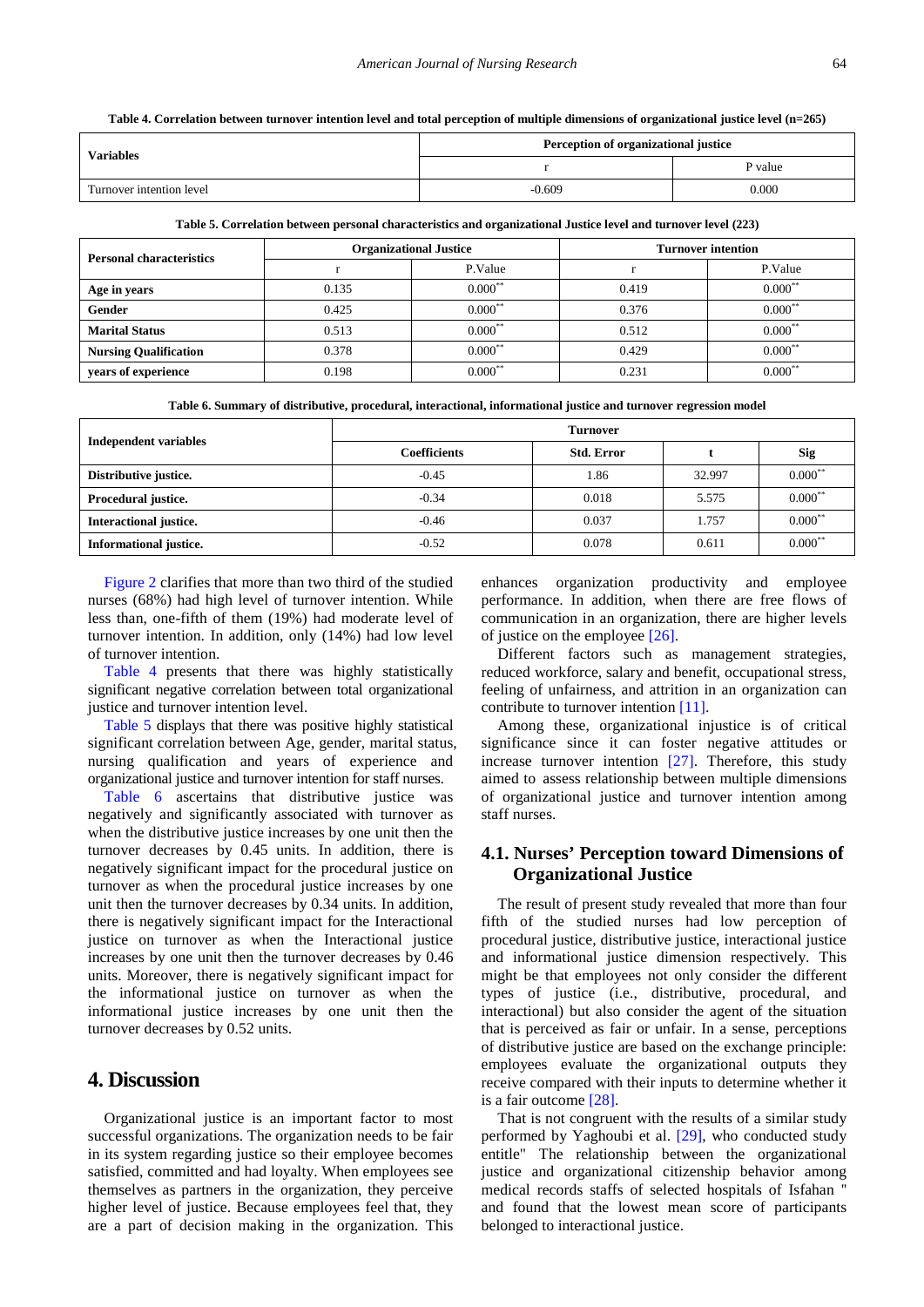The finding of the study is compatible with that of Hatam et al. [\[17\].](#page-7-16) who conducted study entitle "Perceptions of Organizational Justice among Nurses working in University Hospitals of Shiraz: A comparison between general and Specialty Settings'' and found that there was a significant difference in organizational justice perception of nurses between general and specialty hospitals.

In contrast to study by Zakaria et al. [\[30\],](#page-7-29) who conducted study entitle" The relationship between nurses' perception of organizational justice & their organizational commitment'' and stated that the nurses at King Abdullah Hospital perceived justice distribution as the highest organizational justice, Lambert [\[31\]](#page-7-30) found that justice distributive was the lowest, whereas interpersonal justice was the highest.

The study findings are supported by other previous studies as the one carried out by Abdul-Rauf [\[32\],](#page-7-31) who examined the impact of organizational justice perception on organizational citizenship behavior, in Sri Lanka, and reported that the participants' perception of the organizational justice was positive and the highest mean score was for the interactional justice; while the lowest was for distributive justice. However, these findings were dissimilar with a study carried out by Sayed, et al.[, \[33\],](#page-7-32) to investigate the relationship between organizational justice and turnover intention, and found that the nurses' perception of the organizational justice was negative.

# **4.2. Regarding Total Perception of Nurses Toward Turnover Intention**

This Study Clarified that more than two third of the studied nurses had high level of turnover intention. While less than, one-fifth of them had moderate level of turnover intention. In addition, only had low level of turnover intention. [\[34\],](#page-8-0) and [\[35\].](#page-8-1) posit that turnover intention is the conscious and deliberate willfulness of an individual towards voluntary permanent withdrawal from employer organization. Reasons abound for employees to nurse the feeling to leave. Employees' wish and disposition to leave an employer organization arise from unfair and inequitable implementation of personnel policies and procedures for assessment of promotion and unfriendly treatment from co-workers.

This finding is contradicting with that of a study done by Almalki et al. [\[36\],](#page-8-2) in the Kingdom of Saudi Arabia, to examine the relationship between quality of work life and turnover intention and found that the highest percentage of nurses had a low level of turnover intention. Likewise, in other study carried out by Mosallam, et al., [\[37\],](#page-8-3) in Egypt, where they assessed turnover intention among intensive care unit nurses; and found that the majority of nurses had a high level of turnover intention.

# **4.3. Regarding Correlation between Total Level Perception of Turnover Intention and Total Perception of Organizational Justice**

This Study illustrated that there was highly statistically significant negative correlation between total organizational justice and total turnover intention level. This might be due to unfair treatment leads employees to think in

quitting their job or transfer to other parts of the organization to seek fairer outcomes and increase the fairness of the interpersonal exchanges [\[38\].](#page-8-4)

This finding was consistent with those of studies done by Remei et al. [\[19\],](#page-7-18) who conducted a study entitled "The relationship between organizational justice and turnover intention: A survey on hospital nurses", Sayed, et al. [\[33\],](#page-7-32) who found that there was a statistically significant negative correlation between organizational justice and nurses' turnover intention.

The results of this study are similar to the findings of previous researches for instance Karatepe [\[39\],](#page-8-5) indicating negative relationship between organizational justice and turnover intentions.

Results of the current study are according to the study of Radzi et al. [\[40\],](#page-8-6) indicating negative relationship between organizational justice dimensions and turnover intentions

In addition, Byrne  $[41]$ , also found significant negative relationship between procedural justice and turnover intentions and interactional justice and turnover intentions

In a study done by Brashear  $[42]$ , found that procedural and distributive justice has negative association with employee turnover intentions.

Additionally, a significant inverse relationship between interactional justice and turnover intention that is congruent with the results of [\[27,43,44\],](#page-7-26) but inconsistent with the results of  $[45]$ , the significant relationship between procedural justice and turnover intention is in line with the results of  $[46,40,47]$ , but not in alignment with those o[f \[48\].](#page-8-11)

# **4.4. Regarding Correlation between Personal Characteristics and Organizational Justice Level and Turnover Level**

The present study displayed that there was positive highly statistically significant correlation between Age, gender, marital status, nursing qualification and years of experience and organizational justice and turnover intention for staff nurses. From the researcher opinion, with increase in years of experience and age, nurses face many problems and situations and increase level of judgment on the organizational fairness.

This study is in disagreement with Remei et al. [\[19\],](#page-7-18) who asserted that no relationship found between demographic variables as regards organizational Justice and turnover intention. This might be due to there were other factors that could affect nurse organizational justice and turnover intention such as the organizational rules, policies, regulations, salaries, work requirements and job satisfaction.

# **5. Conclusion**

The study concluded that there was low perception regarding multiple dimensions of organizational justice among studied nurses, while they had high level regarding turnover intention. In addition, there was highly statistically significant negative correlation between total organizational justice and total turnover intention level.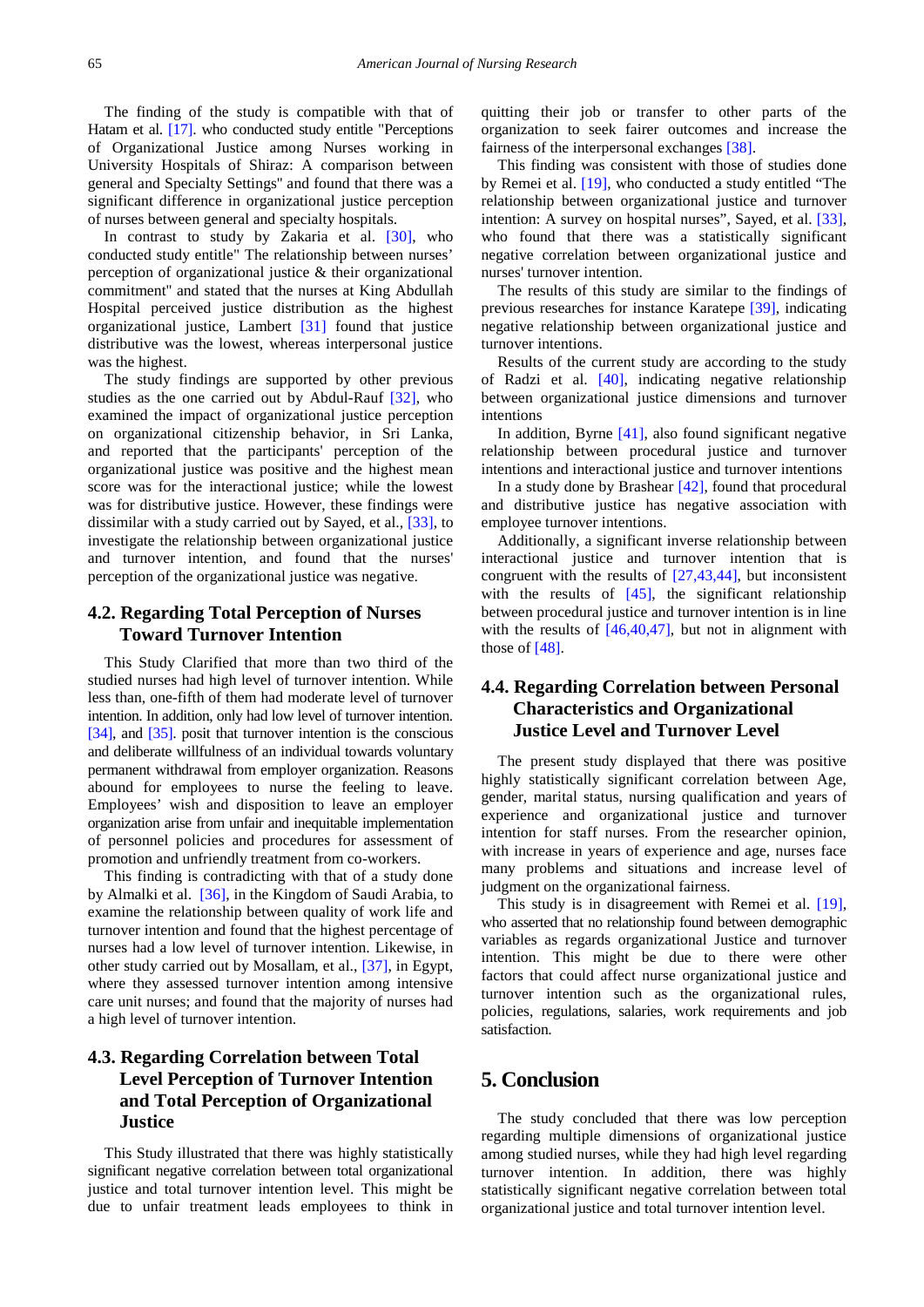# **6. Recommendation**

- Future studies are recommended to carry out by considering other factors like organizations' policies, violation of psychological contracts, which also may affect personnel's turnover intention.
- Improve nurses' perception about the organizational justice to increase their engagement in organizational citizenship behavior.
- Encourage nurse managers to use a free flow of information, trust to nurses, open and two ways communication to improve interactional justice.
- Develop fair and consistent procedures regarding nursing personnel, performance assessment, and distribution of outcomes, rewards, and promotions.

# **References**

- <span id="page-7-0"></span>[1] Chiou, ST, Chiang JH, Huang N, Wu CH, Chien LY. (2013). Health issues among nurses in Taiwanese hospitals: National survey. International Journal of Nursing Studies; 50 (10): 1377-1384.
- <span id="page-7-1"></span>[2] Mathur S., Padmakumari. (2013): Organizational Justice and Organizational Citizenship Behavior among Store Executives. Human Resource Management Research 3(4): 124-149.
- <span id="page-7-2"></span>[3] Fortin, M., Cojuharenco, I., Patient, D., & German, H. (2014). It is time for justice: How time changes what we know about justice judgments and justice effects. Journal of Organizational Behavior.
- <span id="page-7-3"></span>[4] Ford, M. T., & Huang, J. (2014). The health consequences of organizational injustice. In S. Leka & R. R. Sinclair (Eds.), Contemporary Occupational Health Psychology (pp. 35-50). Chichester, UK: John
- <span id="page-7-4"></span>[5] Wiley & Sons, LtdPilvinyte, M. (2013). Perceptions of organizational justice, restorative organizational justice, and their relatedness to perceptions of organizational attractiveness. Published master dissertation. Faculty of Humanities, University of the Witwatersrand, Johannesburg, P.12.
- <span id="page-7-5"></span>[6] Ledimo, O. (2015). Development and validation of an organizational justice measurement instrument for a South African context. Risk Governance & Control: Financial Markets & Institutions Journal; 5: 27-38.
- <span id="page-7-6"></span>[7] Kim, S. Y., and Fernandez, S. (2015). Employee Empowerment and Turnover Intention in The U.S. Federal Bureaucracy. American Review of Public Administration, 47(1), 4-22.
- <span id="page-7-7"></span>[8] Owolabi AB. (2012). Effect of organizational justice and organiza¬tional environment on turn-over intention of health workers in Ekiti State, Nigeria. Research in World Economy.; 3(1): p28.
- <span id="page-7-8"></span>[9] Boroş, S., & Curşeu, P. L. (2013). Is it here where I belong? An integrative model of turnover intentions. Journal of Applied Social Psychology, 43, 1553-1562.
- <span id="page-7-9"></span>[10] Flint, D., Haley, L. M., & McNally, J. J. (2013). Individual and organizational determinants of turnover intent. Personnel Review, 42, 552-572.
- <span id="page-7-10"></span>[11] Chang, W. J. A., Wang, Y. S., & Huang, T. C. (2013). Work design-related antecedents of turnover intention: A multilevel approach. Human Resource Management, 52, 1-26.
- <span id="page-7-11"></span>[12] Ryan C, Ghazali H, Mohsin A. (2011). Determinants of Turnover intention a non-managerial job in the fast-food industry of West Malaysia. International Journal of Contemporary Hospitality Management.; 23(3): 344-60.
- <span id="page-7-12"></span>[13] Cummings CL. (2011). What factors affect nursing retention in the acute care setting? Journal of Research in Nursing; 16(6): 489-500.
- <span id="page-7-13"></span>[14] Ito H, Eisen SV, Sederer LI, Yamada O, Tachimori H. Factors affecting psychiatric nurses' Turnover intention their current job.
- <span id="page-7-14"></span>[15] Armstrong, M, Freeman M, Cameron S, Rajacic D. Nurse managers' role in older nurses' intention to stay (2015). J Health Organ Manage; 29:55 74.
- <span id="page-7-15"></span>[16] Kehoe RR, Wright PM. (2013). The impact of high performance human resource practices on employees' attitudes and behaviors. J Manage; 39:366 391.
- <span id="page-7-16"></span>[17] Hatam N; Fardid M & Kavosi (2013). Perceptions of Organizational Justice among Nurses working in University Hospitals of Shiraz: A comparison Between general and Specialty Settings. Nurses Midwifery Study 2(4): 77-82.
- <span id="page-7-17"></span>[18] Alkahtani AH (2015). Investigating Factors that Influence Employees' Turnover Intention: A Review of Existing Empirical Works. International Journal of Business and Management.
- <span id="page-7-18"></span>[19] Remei, M., Ayazwan, M., Joseph, T., M., & Mooketsag, T., L. (2013). Procedural and distributive justice on turnover intention: An exploratory analysis. InterdisciplinaryJournal of Contemporary Research in Business, 4(9), 182-191.
- <span id="page-7-19"></span>[20] Golparvar, Mohsen, Nadi, Mohammad Ali. (2010) Cultural values & justice: Organizational justice, Job satisfaction,Job leave, Cultural Researches magazine, 3rd period, No. 9, pp 207-228.
- <span id="page-7-20"></span>[21] Phayoonpun T, Mat N (2014.) Organizational Justice and Turnover Intention: The Mediation Role of Job Satisfaction 6: 1-21.
- <span id="page-7-21"></span>[22] Kim, H. (2009). "Integrating Organizational Justice into the Relationship Management Theory" Paper presented at the annual meeting of the International Communication Association, Sheraton New York, New York City, NY Online <PDF>. 05-25.
- <span id="page-7-22"></span>[23] Vaamonde, J. D., & Salessi, S. (2014). Justicia organizacional: Un análisis de sus implicancias teóricas y de su exploración empírica en el ámbito organizacional argentino [Organizational justice: An analysis of its theoretical implications and its empirical research in the Argentine organizational context]. In C. Eder López, L. Bulacio & M. Migliaro (Eds.), Ciencia y Tecnología: Divulgación de la producción científica y tecnológica de la Universidad Nacional de Rosario [Science and Technology: Dissemination of the scientific and technological production of the National University of Rosario] (pp. 743-746). Rosario, Argentina: UNR Editora.
- <span id="page-7-23"></span>[24] Colquitt J. A. (2001). On the dimensionality of organizational justice: A construct validation of a measure. The Journal of Applied Psychology, 86, 386-400.
- <span id="page-7-24"></span>[25] Vaamonde, J. D. (2015). Intenciones de renunciar al trabajo: Diseño y validación de una escala para su medición [Turnover intentions: Design and validation of a scale]. In M. Etchevers & G. Peker (Eds.), Memorias del VII Congreso Internacional de Investigación y Práctica Profesional en Psicología [Proceedings of the VII International Congress of Research and Professional Practice in Psychology] (Vol. 1, pp. 47-50). Ediciones Facultad de Psicología - Universidad de Buenos Aires, Buenos Aires, Argentina
- <span id="page-7-25"></span>[26] Monanu Oge G, Emmanuel, O.I.,, Ezeliora Martin Mmaduabuchi, E.M. and Okeke Patrick Anene, O.P. (2014). Organisational Justice and Organisational Citizenship Behaviours vamong Academic Staff of Private Universities in Southeast Nigeria. Journal of Economics and Sustainable Development; Vol.5, No.21.
- <span id="page-7-26"></span>[27] Hassani M, Jodatkordlar L. (2012). The study of relationship between perception of organizational justice with turnover intention, job satisfaction and organizational citizenship behavior of medical staff of Urmia Imam Reza Hospital. Journal of Urmia Nursing And Midwifery Faculty; 10(3).
- <span id="page-7-27"></span>[28] Cropanzano, R., Byrne, Z.S., Bobocel, D.R. and Rupp, D.R. (2001) Moral Virtues, Fairness Heuristics, Social Entities, and Other Denizens of Organizational Justice. Journal of Vocational Behavior, 58, 164-209.
- <span id="page-7-28"></span>[29] Yaghoubi M, Yarmohammadian M, Raesi A, Javadi M. (2011). The relationship between the organizational justice and organizational citizenship behavior among medical records staffs of selected hospitals of Isfahan. Health Information Management; 7: 506-15.
- <span id="page-7-29"></span>[30] Zakaria, M. A. and Gheith, A. N. (2009). "The relationship between nurses' perception of organizational justice & their organizational commitment," Zagazig Nursing Journal January, vol. 5, no. 8.
- <span id="page-7-30"></span>[31] Lambert, E. (2003). "The impact of organizational justice on correctional staff," Journal of Criminal Justice, vol. 31, no. 2, pp. 155-168.
- <span id="page-7-31"></span>[32] Abdul-Rauf, F.H. (2014). Perception of organizational justice as a predictor of organizational citizenship behavior: an empirical study at schools in Sri Lanka. European Journal of Business and Management; 6 (12): 124-131.
- <span id="page-7-32"></span>[33] Sayed, A. A. A., Mohammad, R. D., Hossein, R., Yashar, S., & Hamid, T. (2012). The Study on Relationship Between Organizational Justice, Organizational Citizenship Behavior, Job